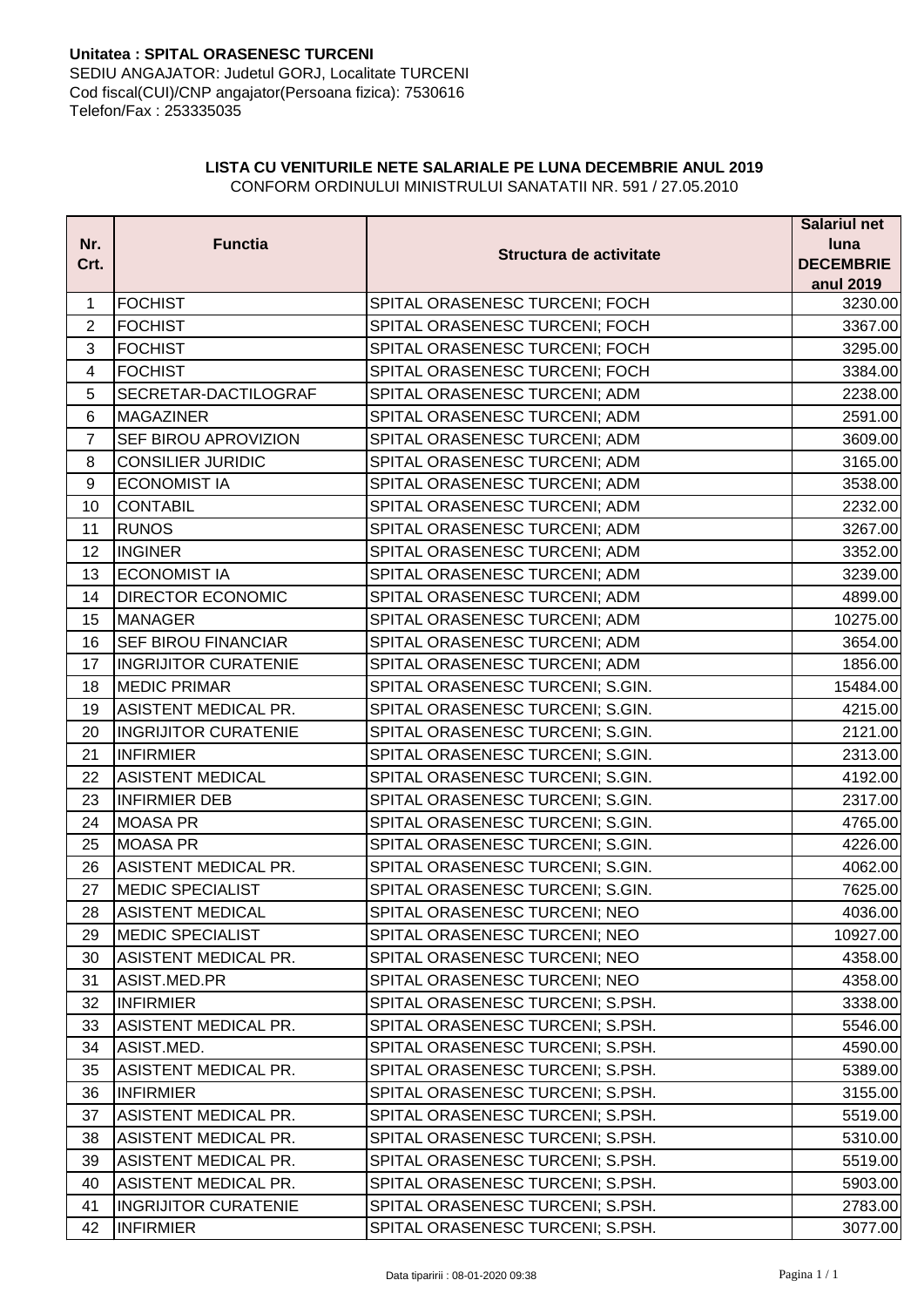| 43 | <b>MEDIC SPECIALIST</b>     | SPITAL ORASENESC TURCENI; S.PSH.    | 0.00     |
|----|-----------------------------|-------------------------------------|----------|
| 44 | <b>INFIRMIER</b>            | SPITAL ORASENESC TURCENI; S.PSH.    | 2832.00  |
| 45 | ASISTENT MEDICAL PR.        | SPITAL ORASENESC TURCENI; S.PSH.    | 5519.00  |
| 46 | <b>INFIRMIER</b>            | SPITAL ORASENESC TURCENI; S.PSH.    | 3106.00  |
| 47 | <b>ASISTENT MEDICAL</b>     | SPITAL ORASENESC TURCENI; S.PSH.    | 5093.00  |
|    |                             |                                     |          |
| 48 | ASIST.MED.                  | SPITAL ORASENESC TURCENI; S.PSH.    | 5374.00  |
| 49 | ASISTENT MEDICAL PR.        | SPITAL ORASENESC TURCENI; S.PSH.    | 5973.00  |
| 50 | <b>INFIRMIER</b>            | SPITAL ORASENESC TURCENI; S.PSH.    | 2900.00  |
| 51 | <b>INFIRMIER</b>            | SPITAL ORASENESC TURCENI; S.PSH.    | 3302.00  |
| 52 | <b>INFIRMIER</b>            | SPITAL ORASENESC TURCENI; S.PSH.    | 3161.00  |
| 53 | <b>INFIRMIER</b>            | SPITAL ORASENESC TURCENI; S.PSH.    | 3279.00  |
| 54 | <b>INGRIJITOR CURATENIE</b> | SPITAL ORASENESC TURCENI; S.PSH.    | 3134.00  |
| 55 | <b>INGRIJITOR CURATENIE</b> | SPITAL ORASENESC TURCENI; S.PSH.    | 3134.00  |
| 56 | <b>ASISTENT MEDICAL</b>     | SPITAL ORASENESC TURCENI; S.PSH.    | 5025.00  |
| 57 | <b>INFIRMIER</b>            | SPITAL ORASENESC TURCENI; S.PSH.    | 3279.00  |
| 58 | <b>INGRIJITOR CURATENIE</b> | SPITAL ORASENESC TURCENI; S.PSH.    | 3157.00  |
| 59 | <b>MEDIC PRIMAR</b>         | SPITAL ORASENESC TURCENI; S.PSH.    | 5397.00  |
| 60 | <b>MEDIC SPECIALIST</b>     | SPITAL ORASENESC TURCENI; S.PSH.    | 10060.00 |
| 61 | <b>ASISTENT MED DEB</b>     | SPITAL ORASENESC TURCENI; S.PSH.    | 5013.00  |
| 62 | <b>INFIRMIER</b>            | SPITAL ORASENESC TURCENI; S.PSH.    | 2907.00  |
| 63 | <b>ASISTENT MED DEB</b>     | SPITAL ORASENESC TURCENI; S.PSH.    | 4955.00  |
| 64 | <b>MEDIC SPECIALIST</b>     | SPITAL ORASENESC TURCENI; S.PSH.    | 10134.00 |
| 65 | ASISTENT MEDICAL PR.        | SPITAL ORASENESC TURCENI; CHIR      | 4200.00  |
| 66 | <b>DIRECTOR MEDICAL</b>     | SPITAL ORASENESC TURCENI; CHIR      | 17651.00 |
| 67 | <b>MEDIC PRIMAR</b>         | SPITAL ORASENESC TURCENI; CHIR      | 17277.00 |
| 68 | <b>INFIRMIER</b>            | SPITAL ORASENESC TURCENI; CHIR      | 2113.00  |
| 69 | <b>INGRIJITOR CURATENIE</b> | SPITAL ORASENESC TURCENI; CHIR      | 2209.00  |
| 70 | <b>ASISTENT MEDICAL</b>     | SPITAL ORASENESC TURCENI; CHIR      | 3813.00  |
| 71 | <b>ASISTENT MEDICAL</b>     | SPITAL ORASENESC TURCENI; CHIR      | 4782.00  |
| 72 | <b>ASISTENT MED DEB</b>     | SPITAL ORASENESC TURCENI; CHIR      | 3956.00  |
| 73 | <b>ASISTENT MED DEB</b>     | SPITAL ORASENESC TURCENI; CHIR      | 3567.00  |
| 74 | <b>INFIRMIER DEB</b>        | SPITAL ORASENESC TURCENI; CHIR      | 2142.00  |
| 75 | <b>INGRIJITOR CURATENIE</b> | SPITAL ORASENESC TURCENI; CHIR      | 2141.00  |
| 76 | <b>SPALATOREASA</b>         | SPITAL ORASENESC TURCENI; SPALAT    | 2511.00  |
| 77 | <b>SPALATOREASA</b>         | SPITAL ORASENESC TURCENI; SPALAT    | 2229.00  |
| 78 | SPALATOREASA                | SPITAL ORASENESC TURCENI; SPALAT    | 1642.00  |
| 79 | REGISTRATOR MED.PR.         | SPITAL ORASENESC TURCENI; B.INTERN. | 2330.00  |
| 80 | REGISTRATOR MED.PR.         | SPITAL ORASENESC TURCENI; B.INTERN. | 2231.00  |
| 81 | STATICIAN MED.PR.           | SPITAL ORASENESC TURCENI; B.INTERN. | 2409.00  |
| 82 | <b>ASISTENT MEDICAL</b>     | SPITAL ORASENESC TURCENI; DIETETICA | 2989.00  |
| 83 | ASIST.MED.PR                | SPITAL ORASENESC TURCENI; DIETETICA | 4612.00  |
| 84 | <b>BUCATAR</b>              | SPITAL ORASENESC TURCENI; BUC       | 2844.00  |
| 85 | <b>BUCATAR</b>              | SPITAL ORASENESC TURCENI; BUC       | 3125.00  |
| 86 | <b>BUCATAR</b>              | SPITAL ORASENESC TURCENI; BUC       | 2486.00  |
| 87 | <b>BUCATAR</b>              | SPITAL ORASENESC TURCENI; BUC       | 2342.00  |
| 88 | <b>BUCATAR</b>              | SPITAL ORASENESC TURCENI; BUC       | 2048.00  |
| 89 | <b>BUCATAR</b>              | SPITAL ORASENESC TURCENI; BUC       | 2048.00  |
| 90 | <b>ELECTRICIAN</b>          | SPITAL ORASENESC TURCENI; MUN       | 2161.00  |
| 91 | <b>LENJEREASA</b>           | SPITAL ORASENESC TURCENI; MUN       | 2108.00  |
| 92 | <b>ELECTRICIAN</b>          | SPITAL ORASENESC TURCENI; MUN       | 3400.00  |
| 93 | <b>INSTALATOR</b>           | SPITAL ORASENESC TURCENI; MUN       | 1893.00  |
| 94 | ASISTENT MEDICAL PR.        | SPITAL ORASENESC TURCENI; S.INT.    | 4319.00  |
| 95 | <b>ASISTENT MEDICAL</b>     | SPITAL ORASENESC TURCENI; S.INT.    | 3699.00  |
|    |                             |                                     |          |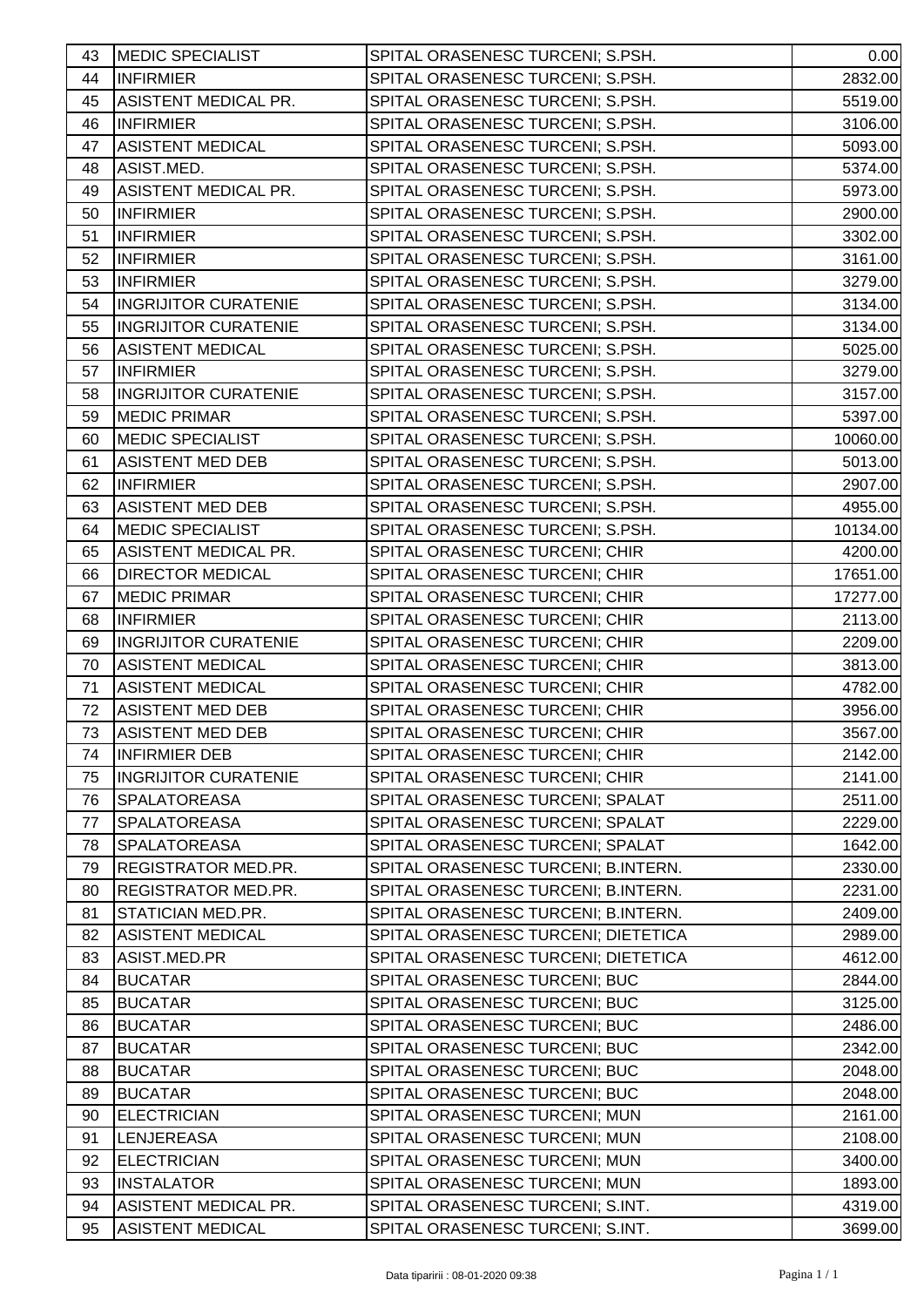| 96  | <b>INFIRMIER</b>            | SPITAL ORASENESC TURCENI; S.INT. | 2548.00  |
|-----|-----------------------------|----------------------------------|----------|
| 97  | ASISTENT MEDICAL PR.        | SPITAL ORASENESC TURCENI; S.INT. | 4604.00  |
| 98  | <b>INGRIJITOR CURATENIE</b> | SPITAL ORASENESC TURCENI; S.INT. | 2249.00  |
| 99  | <b>MEDIC SPECIALIST</b>     | SPITAL ORASENESC TURCENI; S.INT. | 11611.00 |
| 100 | <b>INFIRMIER DEB</b>        | SPITAL ORASENESC TURCENI; S.INT. | 2300.00  |
| 101 | ASISTENT MEDICAL PR.        | SPITAL ORASENESC TURCENI; S.INT. | 4319.00  |
| 102 | <b>ASISTENT MEDICAL PR.</b> | SPITAL ORASENESC TURCENI; S.INT. | 3131.00  |
| 103 | ASISTENT MEDICAL PR.        | SPITAL ORASENESC TURCENI; S.INT. | 5176.00  |
| 104 | <b>INFIRMIER DEB</b>        | SPITAL ORASENESC TURCENI; S.INT. | 2412.00  |
| 105 | ASIST.MED.PR                | SPITAL ORASENESC TURCENI; AMB    | 3016.00  |
| 106 | ASISTENT MEDICAL PR.        | SPITAL ORASENESC TURCENI; S.PED. | 4542.00  |
| 107 | ASISTENT MEDICAL PR.        | SPITAL ORASENESC TURCENI; S.PED. | 3882.00  |
| 108 | ASISTENT MEDICAL PR.        | SPITAL ORASENESC TURCENI; S.PED. | 4261.00  |
| 109 | <b>INFIRMIER</b>            | SPITAL ORASENESC TURCENI; S.PED. | 2623.00  |
| 110 | ASISTENT MEDICAL PR.        | SPITAL ORASENESC TURCENI; S.PED. | 3882.00  |
| 111 | <b>MEDIC SPECIALIST</b>     | SPITAL ORASENESC TURCENI; S.PED. | 10544.00 |
| 112 | <b>INGRIJITOR CURATENIE</b> | SPITAL ORASENESC TURCENI; S.PED. | 1844.00  |
| 113 | ASISTENT MEDICAL PR.        | SPITAL ORASENESC TURCENI; S.PED. | 4555.00  |
| 114 | ASIST.MED.                  | SPITAL ORASENESC TURCENI; S.PED. | 3333.00  |
| 115 | <b>INFIRMIER</b>            | SPITAL ORASENESC TURCENI; S.PED. | 2089.00  |
| 116 | <b>INFIRMIER DEB</b>        | SPITAL ORASENESC TURCENI; S.PED. | 2075.00  |
| 117 | <b>INGRIJITOR CURATENIE</b> | SPITAL ORASENESC TURCENI; S.PED. | 0.00     |
| 118 | <b>ASISTENT MEDICAL PR.</b> | SPITAL ORASENESC TURCENI; S.URG. | 5235.00  |
| 119 | <b>INFIRMIER</b>            | SPITAL ORASENESC TURCENI; S.URG. | 2960.00  |
| 120 | ASIST.MED.PR.               | SPITAL ORASENESC TURCENI; S.URG. | 5623.00  |
| 121 | <b>ASISTENT MEDICAL PR.</b> | SPITAL ORASENESC TURCENI; S.URG. | 6149.00  |
| 122 | ASISTENT MEDICAL PR.        | SPITAL ORASENESC TURCENI; S.URG. | 5777.00  |
| 123 | <b>ASISTENT MEDICAL PR.</b> | SPITAL ORASENESC TURCENI; S.URG. | 5798.00  |
| 124 | <b>MEDIC SPECIALIST</b>     | SPITAL ORASENESC TURCENI; S.URG. | 10160.00 |
| 125 | ASIST.MED.PR                | SPITAL ORASENESC TURCENI; S.URG. | 5214.00  |
| 126 | ASIST.MED.                  | SPITAL ORASENESC TURCENI; S.URG. | 5352.00  |
| 127 | ASIST.MED.                  | SPITAL ORASENESC TURCENI; S.URG. | 5570.00  |
| 128 | <b>INFIRMIER DEB</b>        | SPITAL ORASENESC TURCENI; S.URG. | 2656.00  |
| 129 | ASISTENT MEDICAL PR.        | SPITAL ORASENESC TURCENI; ATI    | 5692.00  |
| 130 | ASISTENT MEDICAL PR.        | SPITAL ORASENESC TURCENI; ATI    | 5620.00  |
| 131 | <b>INFIRMIER</b>            | SPITAL ORASENESC TURCENI; ATI    | 3317.00  |
| 132 | <b>INFIRMIER</b>            | SPITAL ORASENESC TURCENI; ATI    | 3382.00  |
| 133 | MEDIC SPECIALIST            | SPITAL ORASENESC TURCENI; ATI    | 15489.00 |
| 134 | <b>MEDIC SPECIALIST</b>     | SPITAL ORASENESC TURCENI; ATI    | 15397.00 |
| 135 | ASIST.MED.                  | SPITAL ORASENESC TURCENI; ATI    | 4376.00  |
| 136 | KINETOTERAPEUT DEBUTANT     | SPITAL ORASENESC TURCENI; ATI    | 2717.00  |
| 137 | ASISTENT MEDICAL PR.        | SPITAL ORASENESC TURCENI; STER   | 4210.00  |
| 138 | ASISTENT MEDICAL PR.        | SPITAL ORASENESC TURCENI; STER   | 3928.00  |
| 139 | ASISTENT MEDICAL PR.        | SPITAL ORASENESC TURCENI; STER   | 3931.00  |
| 140 | <b>ASISTENT MEDICAL PR.</b> | SPITAL ORASENESC TURCENI; FARM   | 3438.00  |
| 141 | <b>ASISTENT MEDICAL PR.</b> | SPITAL ORASENESC TURCENI; FARM   | 3672.00  |
| 142 | <b>FARMACIST</b>            | SPITAL ORASENESC TURCENI; FARM   | 3234.00  |
| 143 | <b>MEDIC SPECIALIST</b>     | SPITAL ORASENESC TURCENI; RAD    | 8697.00  |
| 144 | ASISTENT MEDICAL PR.        | SPITAL ORASENESC TURCENI; RAD    | 3839.00  |
| 145 | <b>ASISTENT MEDICAL PR.</b> | SPITAL ORASENESC TURCENI; RAD    | 4164.00  |
| 146 | <b>ASISTENT MEDICAL PR.</b> | SPITAL ORASENESC TURCENI; RAD    | 3149.00  |
| 147 | <b>MEDIC SPECIALIST</b>     | SPITAL ORASENESC TURCENI; RAD    | 0.00     |
| 148 | <b>MEDIC SPECIALIST</b>     | SPITAL ORASENESC TURCENI; RAD    | 7881.00  |
|     |                             |                                  |          |